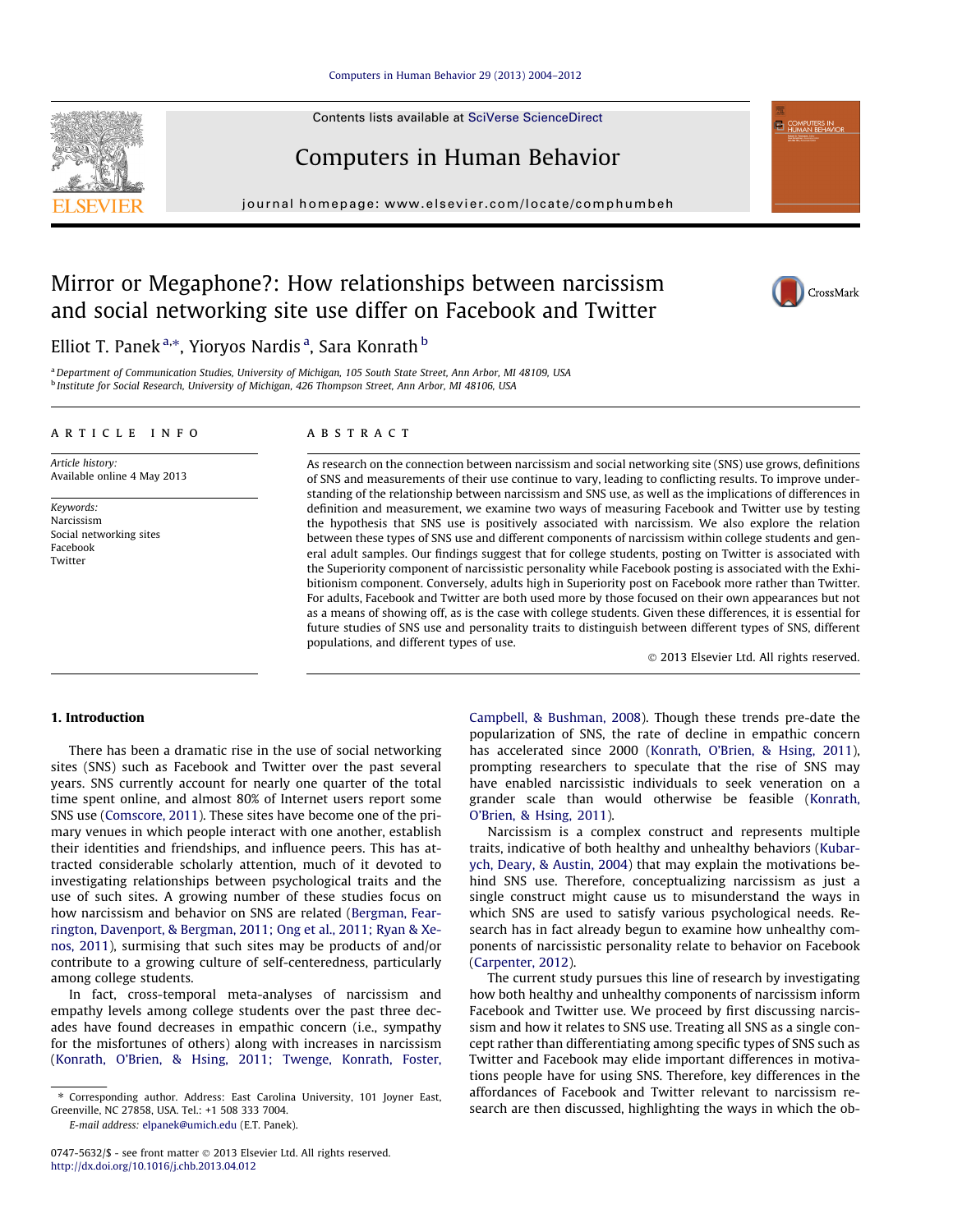served association between narcissism and SNS use may change depending on the type of SNS platform used and the behavior assessed.

# 2. Theory

# 2.1. Defining and measuring narcissism

Narcissism is typically characterized as a tendency to consider one's self to be better than others, to constantly seek veneration from others, and to engage in self-centered thinking and behavior (Campbell, Rudich, & Sedikides, 2002; Morf & Rhodewalt, 2001). As is common with personality constructs, narcissistic traits among the general population tend to occur along a continuum.

Several negative outcomes have been associated with higher levels of narcissism. Increases in narcissism represent a possible threat to young adults' emotional and psychological health. Narcissism is known to be associated with the use of personal interaction as a means for self-enhancement and self-promotion (Wallace & Baumeister, 2002), which can prevent individuals from forming long-term intimate relationships (Campbell, 1999; Campbell & Foster, 2002) and otherwise impairs individuals' abilities to form healthy interpersonal relationships (Khodabakhsh & Besharat, 2011; Ogrodniczuk, Piper, Joyce, Steinberg, & Duggal, 2009). There may be broader, societal costs to increases in narcissism as well. Individuals high in narcissism are more likely to react with aggressive behavior after being criticized (Bushman & Baumeister, 2002). They have also been shown to act in their best short-term interests to the detriment of the long-term interests of others when such interests conflict with one another (Campbell, Bush, Brunell, & Shelton, 2005). However, narcissism also has aspects associated with positive outcomes. It has been associated with high self-esteem, extraversion, openness to experience, and low anxiety and neuroticism (Emmons, 1984; Raskin, Novacek, & Hogan, 1991; Rhodewalt & Morf, 1995; Sedikides, Rudich, Gregg, Kumashiro, & Rusbult, 2004).

Narcissism can therefore be thought of as multi-dimensional in nature; within the broadly defined construct of narcissism there exist several discrete components of narcissistic behavior and thinking. The existence of multiple components of narcissism has been corroborated in several studies by using principal component analyses (Emmons, 1984; Kubarych et al., 2004; Raskin & Terry, 1988; Twenge & Campbell, 2009). Using Raskin and Terry's (1988) narcissism personality index (NPI) as the basis for exploratory analyses of the construct of narcissism, these analyses yielded several components including: Exhibitionism (i.e., showing off), Entitlement (i.e., believing that one deserves the best), Exploitativeness (i.e., taking advantage of others), Superiority (i.e., feeling better than others), Authority (i.e., feeling like a leader), Self-Sufficiency (i.e., valuing independence), and Vanity (i.e., focusing on one's appearance).

All components convey a sense of high self-valuation but relate to distinct feelings and behaviors. Some of these are considered indicative of healthy human initiative, whereas others are considered to be unhealthy (Kubarych et al., 2004). For example, Self-Sufficiency is correlated with traits that are viewed as positive, at least in Western societies, such as independence (Raskin & Terry, 1988). On the other hand, components such as Exploitativeness are considered unhealthy, correlating with traits considered to be negative such as Machiavellianism (McHoskey, 1995) and hostility (Raskin & Terry, 1988). Some components are neither particularly healthy nor unhealthy. Exhibitionism, for instance, does not involve anything as overtly harmful as manipulation of others or hostility but rather indicates extraversion and a lack of impulse control. Knowing how experiences associated with healthy and unhealthy components of narcissism differ is essential to understanding the consequences of higher levels of narcissism, and studies often examine the emergence of such differential relationships (e.g., Moeller, Crocker, & Bushman, 2009; Reidy, Zeichner, Foster, & Martinez, 2008).

## 2.2. Narcissism and SNS use

Given that narcissism is associated with the use of personal interaction as a means for self-enhancement and self-promotion (Wallace & Baumeister, 2002), various attributes of SNS make them seem like an ideal tool for achieving these narcissistic goals. SNS offer users near complete control over self-presentations, making them a useful venue for the deployment of strategic interpersonal behaviors that narcissists use to construct and maintain a carefully considered self-image (Morf & Rhodewalt, 2001). They provide users with abundant ways to interact, whether in private or public, individually or collectively. Individuals who value their own thoughts, feelings, and experiences (collectively referred to hereafter as ''self-expressions'') highly and who anticipate others' high levels of interest in their self-expressions can publicize them to a wide audience. SNS allow users to dwell on past self-expressions as well as the popularity of those self-expressions manifested in various metrics such as ''likes'' or ''shares'' in the case of Facebook and ''followers'' or ''re-tweets'' in the case of Twitter. Facebook, in particular, can be an ideal tool for self-promotion as users can frequently post status updates, comments or photos of themselves and reasonably expect timely and frequent positive feedback. Moreover, given the rise of SNS use on mobile devices, SNS are accessible at all times and in all places. Narcissists need not wait until others are available to engage in self-aggrandizement, but can instead curate, manage, and promote an online ''self'' throughout the day.

Among studies of the relation between SNS use and narcissism, most point to a positive correlation between narcissism and amount of SNS use (e.g., Ryan & Xenos, 2011), even though the evidence remains somewhat mixed. Behaviors such as self-promotion through status updates (Mehdizadeh, 2010), descriptions of one's self, and photo posts (Bergman et al., 2011; Buffardi & Campbell, 2008; DeWall, Buffardi, Bonser, & Campbell, 2011; Mehdizadeh, 2010) are higher for users with higher levels of narcissism. Others have suggested positive associations between narcissism and measures of some quality or aspect of use by conducting linguistic analyses of profile pages (DeWall et al., 2011) and semiotic analyses of photos (Mendelson & Papacharissi, 2011).

However, results regarding time spent on SNS and frequency of status updates are inconclusive. Whereas one study found narcissism to be positively related to time spent on SNS and the number of times users logged on (Mehdizadeh, 2010), other studies have found no relationship between narcissism and time spent on the site (Bergman et al., 2011; Ryan & Xenos, 2011). A survey of adolescents from Singapore reported that after accounting for extraversion, narcissism predicted the frequency of Facebook status updates (Ong et al., 2011). No such relationship was found among American college students (Bergman et al., 2011) though, prompting the authors to contend that those high in narcissism do not appear to use SNS more often than those low in narcissism, but that their reasons for using SNS are different. People high in narcissism are driven to use SNS by the belief that others are interested in their activities and their desire for others to know about them.

Recent work has also begun to examine how the various components of the narcissistic personality relate to behavior on Facebook. A study of the aspects of narcissism that drive selfpromoting and anti-social behavior on Facebook uses the two components indicative of unhealthy behavior from Ackerman et al., 2011 three-component conceptualization of narcissism: 'Grandi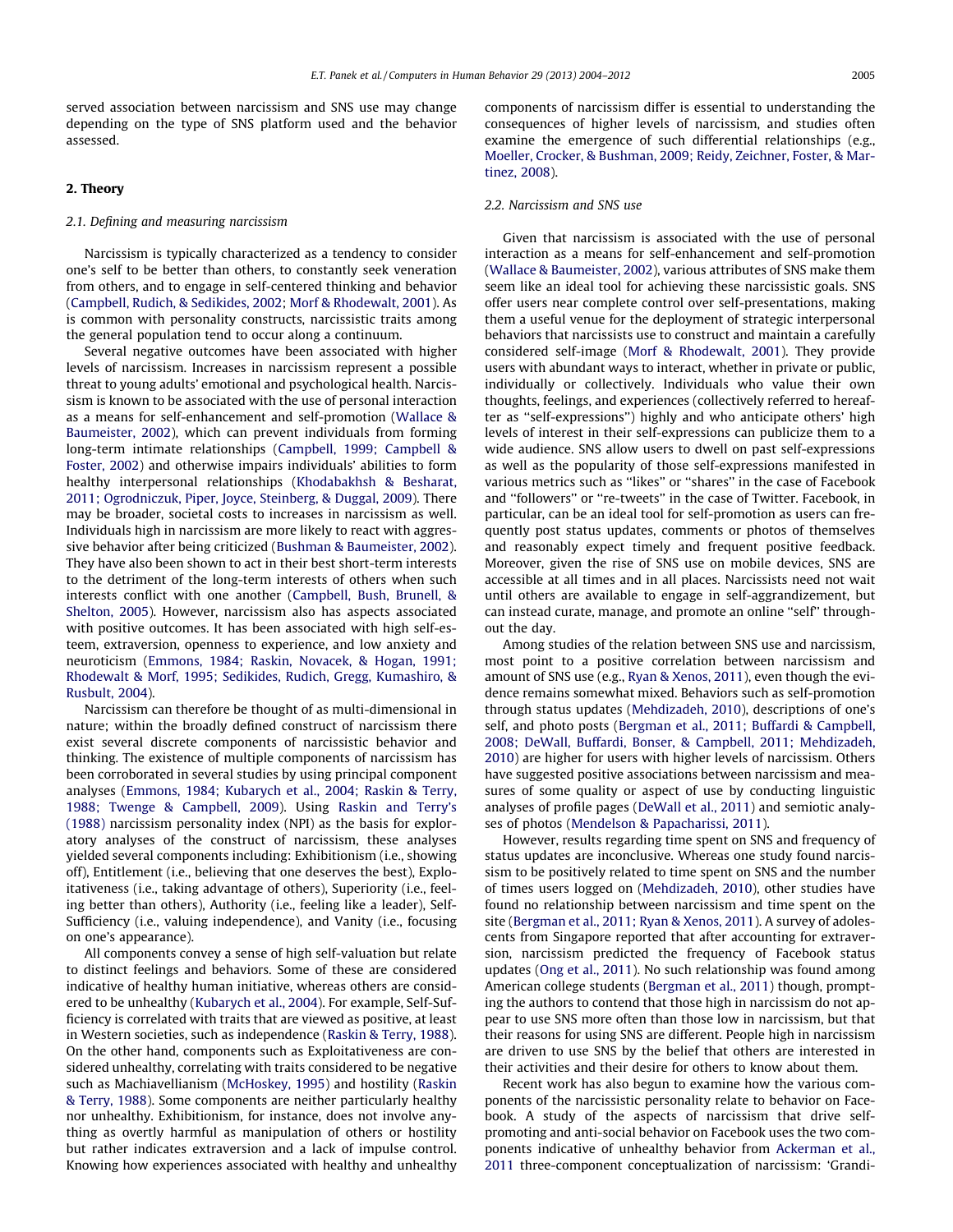ose Exhibitionism' and 'Entitlement/Exploitativeness' (Carpenter, 2012). The Grandiose Exhibitionism component strongly predicted self-promoting behaviors including posting status updates and posting photos of one's self. The Entitlement/Exploitativeness component partially predicted anti-social behaviors. For example, it predicted behaviors such as responding to negative comments and trying to obtain more social support than offering, but did not predict anger stemming from not receiving comments on status updates.

It is necessary to continue exploring how components of narcissism are related to SNS use. In particular, using all available narcissism factors, rather than separating them into healthy and unhealthy components, can help to determine whether specific aspects of the narcissistic personality can predict specific behaviors on SNS. Moreover, it is also important to examine these relationships among different types of SNS such as Facebook and Twitter.

## 2.3. Distinguishing between Facebook and Twitter

Most of the studies cited above examined Facebook use, yet conclusions were often generalized to all SNS. It is important to consider the extent to which findings extend to other SNS, such as Twitter. While scholars seem to agree on the importance of studying the uses and effects of SNS, there is no consensus in the literature on the exact definition and inclusion criteria for SNS. Boyd and Ellison (2007) stipulate that SNS must allow users to create public or semi-public profiles, generate lists of individuals with whom they share a connection, and navigate these connections and those made by other users. Sites such as Facebook and My-Space clearly possess these attributes. Other iterations of online applications or websites such as many popular online virtual worlds or message boards, while fostering the formation of social connections online, do not allow users to maintain profiles as personal and as interactive as Facebook. Social blogging or micro-blogging sites such as Twitter fulfill Boyd and Ellison's SNS requirements. These sites are included in some analyses of the uses and impact of SNS (Huberman, Romero, & Wang, 2009; Hughes, Rowe, Batey, & Lee, 2012) but are excluded from many others (Livingstone, 2008). If scholars are to continue assessing the psychological and behavioral antecedents and effects of SNS use, it is essential to develop a clear understanding of the consequences of treating SNS as a category that encompasses social blogging or micro-blogging sites such as Twitter as well as the consequences of assuming that all SNS use is functionally equivalent.

Given the lack of clear definition of what SNS constitutes it is not surprising that there is also a lack of consensus regarding how to measure SNS use. Some researchers measure the amount of time spent using the site (Pasek, More, & Romer, 2009) while others have created aggregate measures that include items assessing users' perceived emotional connection to the site (Ellison, Steinfield, & Lampe, 2007; Valenzuela, Park, & Kee, 2009) or motives for use (Poon & Leung, 2011). Meanwhile, SNS such as Facebook increasingly offer users increasingly diverse ways to interact with each other; thus, measures of time spent on the sites capture a broader range of uses and experiences, diluting their explanatory power. It is therefore imperative to consider how time on SNS is used and the theoretical implications of assessing different aspects of use (Ryan & Xenos, 2011). The practical implications of these inconsistencies in definitions and measurements become clear when we consider their impact on the likelihood of finding a connection between SNS use and narcissism.

Users themselves tend to also differ systematically between sites on characteristics such as gender, race and education (Hargittai, 2007; Watkins, 2009). Bergman et al.'s (2011) respondents were asked if they used any SNS such as Facebook and Twitter, but their analysis did not distinguish between the two, even though their subsequent measures of SNS use accounted for uses related to Facebook (e.g., status updates, posting photos) but not Twitter. However, personality differences between Facebook and Twitter users exist, such that more sociable individuals gravitate toward Facebook while less sociable ones gravitate toward Twitter (Hughes et al., 2012). This suggests that the SNS may appeal to different types of individuals, but it does not indicate whether actual posting behavior – the behavior by which narcissistic individuals engage in self-promotion – is associated with personality differences.

When considering the psychological determinants of posting behavior on Twitter and Facebook, it is worth noting that Twitter differs from Facebook in certain functional ways. It may not be as good a tool for self-promotion as Facebook, as it limits the length of tweets to 140 characters and until recently did not allow users to directly post photos.<sup>1</sup> Also, Twitter allows users greater anonymity than Facebook, which may privilege the content of one's message over one's projected identity (Huberman et al., 2009). Thus, Twitter does not offer users the same degree of control over their selfpresentations.

Studies of users' stated reasons for using Twitter confirm that it may be used not exclusively as a device for self-promotion but also as an information-gathering tool or a means of maintaining connections. Hargittai and Litt (2011) find that Twitter use was driven primarily by interest for entertainment news, celebrity news, and sports news. Evidence also suggests that the amount of time spent using Twitter is positively associated with a need for connection and that this relationship is mediated by the frequency with which Twitter users post or "tweet" (Chen, 2010).

## 2.4. Hypotheses and research questions

In the current study we examine the relationship between narcissism, Facebook use, and Twitter use. Given the evidence linking SNS use, typically operationalized as Facebook use, to narcissism and the differences in the affordances of Twitter and Facebook, we hypothesize that amount of use and posting frequency on Facebook will be positively associated with narcissism. The relationships between narcissism, the amount of Twitter use, and the frequency with which Twitter users post are examined through research questions.

RQ1: Is narcissism related to Twitter posting frequency? H1: Narcissism is positively related to Facebook status posting frequency.

RQ2: Is narcissism related to amount of daily Twitter use? H2: Narcissism is positively related to amount of daily Facebook use.

We also extend prior research on narcissism and SNS use by exploring which specific aspects of narcissism are associated with the above behaviors. As mentioned previously, narcissism has various components (Raskin & Terry, 1988) and might differentially predict different patterns of Facebook and Twitter use. If so, this would give us a better understanding of how different SNS fulfill different aspects of narcissism.

RQ3: How is Facebook use related to each of the six types of narcissism?

RQ4: How is Twitter use related to each of the six types of narcissism?

 $1$  As of August 2011, Twitter allows users to post photos directly to the site. Data for this study was collected before this change.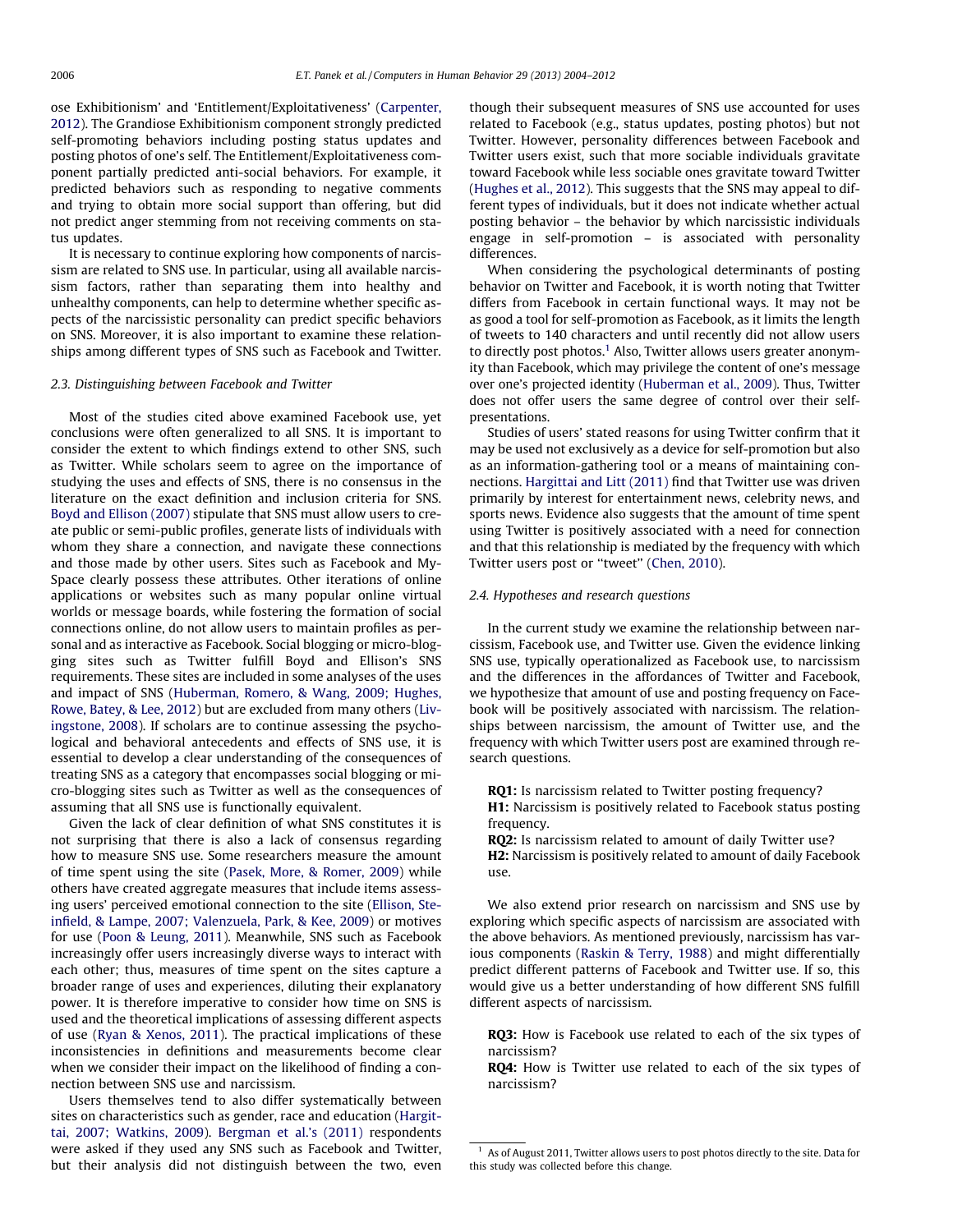#### Table 1

Descriptive statistics and correlations for Study 1 (college students).

|                          |     | $\overline{2}$      |                          | 4                        |                  | 6        |             | 8        | 9                 | 10                  | 11               | Mean   | SD    |
|--------------------------|-----|---------------------|--------------------------|--------------------------|------------------|----------|-------------|----------|-------------------|---------------------|------------------|--------|-------|
| 1. Twitter use           | $-$ | $.39$ <sup>**</sup> | .15                      | $-.09$                   | .08              | .14      | .16         | .02      | .07               | $-.001$             | $-.04$           | 24.06  | 38.56 |
| 2. Twitter posts         |     | $-$                 | .13                      | $.2^{\sim}$              | .22'             | .06      | $.2^{\sim}$ | .13      | .25               | .12                 | .17 <sup>°</sup> | 3.82   | 1.59  |
| 3. Facebook use          |     |                     | $\overline{\phantom{a}}$ | $.16***$                 | .06              | .08      | .07         | $-.003$  | .03               | .04                 | .06              | 101.91 | 93.12 |
| 4. Facebook status posts |     |                     |                          | $\overline{\phantom{0}}$ | .09 <sup>~</sup> | $.2***$  | .04         | .01      | .06               | .08 <sup>~</sup>    | $-.008$          | 3.8    | 1.49  |
| 5. Narcissism            |     |                     |                          |                          |                  | $.74***$ | $.64***$    | $.75***$ | $.75***$          | $.66***$            | $.69***$         | 3.97   | .87   |
| 6. Exhibitionism         |     |                     |                          |                          |                  |          | $.35***$    | $.48***$ | $.41$ **          | $.47***$            | $.32$ **         | 3.96   | 1.29  |
| 7. Entitlement           |     |                     |                          |                          |                  |          |             | $.38***$ | $.33***$          | .33'                | $.46***$         | 3.63   | 1.3   |
| 8. Exploitativeness      |     |                     |                          |                          |                  |          |             | -        | $.46***$          | $.44$ <sup>**</sup> | $.36***$         | 3.83   | 1.17  |
| 9. Superiority           |     |                     |                          |                          |                  |          |             |          | $\qquad \qquad -$ | $.41***$            | $.51***$         | 4.22   | 1.23  |
| 10. Authority            |     |                     |                          |                          |                  |          |             |          |                   |                     | $3***$           | 4.19   | 1.22  |
| 11. Self-Sufficiency     |     |                     |                          |                          |                  |          |             |          |                   |                     | $\equiv$         | 3.94   | 1.1   |

Notes: Pearson Product-Moment correlations. Facebook/Twitter Use = visits per day × duration of visit. Narcissism is NPI-16 total.  $\sim p$  < .10.

\*\*  $p < .01$ .

 $p < .001$ .

## 3. Study 1 material and methods

## 3.1. Participants and procedure

Participants were undergraduate students at a large Midwestern university and received course credit for completing a media use and attitudes online survey. It was administered in the fall of 2010 and winter of 2011. Age, gender, narcissism and SNS use were similar across the two periods. Therefore, for purposes of analyses, data from these two periods were pooled together to form one data set consisting of 486 participants. The sample was primarily female  $(74%)$  and the median age was 19 (*M* = 18.8, *SD* = .85).

## 3.2. Measures

Previous research on SNS use includes measures of amount of time spent using SNS as well as composite measures of ''intensity'' (Ellison et al., 2007; Poon & Leung, 2011; Ryan & Xenos, 2011; Valenzuela et al., 2009). Such measures do not assess posting frequency as a single variable. Similarly, existing studies of Twitter use (Chen, 2010) do not differentiate between amount of use and posting frequency. Therefore, we developed measures of posting frequency to supplement existing measures of amount of use.

#### 3.2.1. Daily Facebook and Twitter use

In order to determine the amount of time participants spent using Facebook and Twitter, we asked participants to report whether or not they used the sites. If they used the sites, they were asked to report how many times, on average, they visited the site per day. They were also asked to report the average duration of each visit. This yielded a single measure (number of visits per  $day \times duration$  of average visit) for each user for Facebook and for Twitter (reported in total minutes per day). Nine participants used neither SNS and were excluded from the analysis.

# 3.2.2. Posting frequency

To determine the frequency with which participants posted status updates on Facebook, we provided participants with the following options: "never", "less than once a month", "once a month", "once a week", "2-3 a week", "daily", "more than once a day''. To determine the frequency with which Twitter users posted, we provided users with the following six options: ''never'', ''less than once a month'', ''once a month'', ''once a week'', ''daily'', ''more than once a day''.

# 3.2.3. Narcissism

Narcissism was measured using the 16-item Narcissism Personality Inventory (NPI-16) (Ames, Rose, & Anderson, 2006). Each item

pairs a narcissistic response with a non-narcissistic response (e.g., 1 = ''I always know what I'm doing'', and 7 = Sometimes I am not sure of what I am doing'') and asks respondents to rate the extent to which these statements reflect themselves. The scale exhibits strong internal and discriminant validity in prior research (Ames et al., 2006). Values were recoded so '1' represented low narcissism and '7' represented high narcissism. We calculated an overall narcissism score ( $\alpha$  = .85) and also calculated scores for six subscales: Exhibitionism (3 items:  $\alpha$  = .79), Entitlement (2 items:  $\alpha$  = .49), Exploitativeness (3 items:  $\alpha$  = .63), Superiority (3 items:  $\alpha$  = .75), Authority (2 items:  $\alpha$  = .67), and Self-Sufficiency (3 items:  $\alpha$  = .36). Inter-factor correlations ranged from  $r$  = .30 between Authority and Self-Sufficiency to  $r = .50$  between Superiority and Self-Sufficiency.

# 3.3. Analysis

The hypotheses were tested using four separate hierarchical regression analyses on the pooled data set. Gender $2$  was controlled for in accordance with past research (Bergman et al., 2011; Campbell & Foster, 2002; Foster et al., 2003; Mehdizadeh, 2010; Ong et al., 2011) and the model also included a dummy variable representing the second wave of data collection. An initial analysis of responses to the free-response questions pertaining to the amount of Facebook and Twitter use revealed highly skewed distributions. Respondents who reported using more than 24 h of either of these media per day were removed from subsequent analysis. After removing these outliers, the distribution of both variables was still highly skewed and kurtotic. $3$  A log transformation of both variables created variables with more normal distribution. Variables representing participants' levels of narcissism and the frequency with which they posted updates on Facebook and Twitter were normally distributed.

# 4. Results

#### 4.1. Facebook and Twitter activity

Close to 98% of participants use Facebook and around 22% use Twitter. The mean amount of time spent using Facebook was

<sup>\*</sup>  $p < .05$ .

<sup>&</sup>lt;sup>2</sup> Age and race are known to be associated with narcissism (Foster, Campbell, & Twenge, 2003), however our sample exhibited little variance for both. Therefore, we did not include them as covariates in our analyses.

<sup>3</sup> Twitter minutes of use skewness statistic = 4.782, kurtotic statistic = 30.18; Facebook minutes of use skewness statistic = 2.36; kurtotic statistic = 7.81. A Kolmogorov-Smirnov test of normality for both variables yielded statistics of .27,  $p < .05$  and .20,  $p < .05$ , respectively, indicating that the data in both variables are not normally distributed.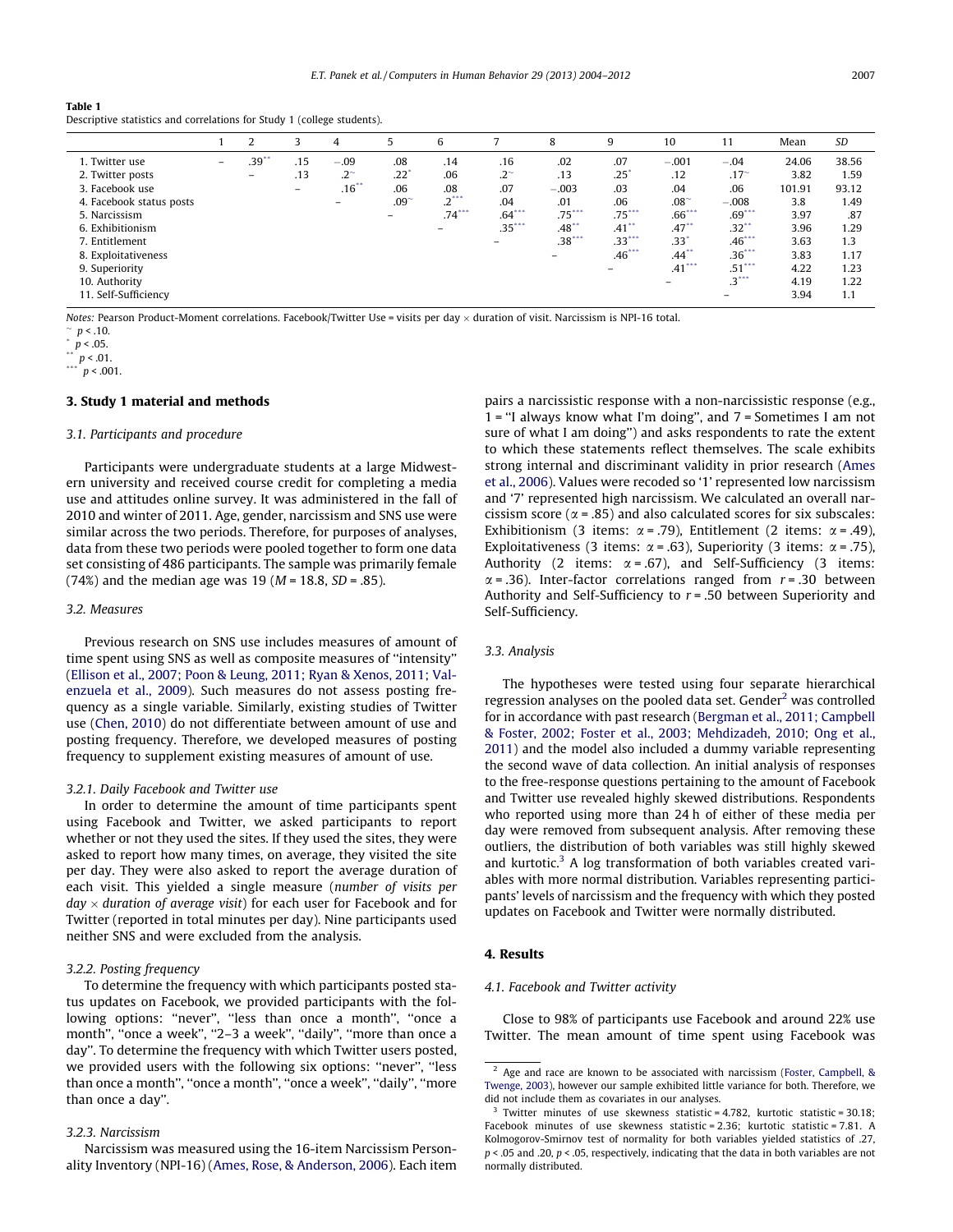101.91 min per day (median = 75 min). This was very similar to findings of other researchers examining similar populations (e.g., 101.09 min; Junco, 2011). The mean amount of time spent using Twitter was 24 min (median = 10 min). Most respondents in our sample posted Facebook status updates 2–3 times per week (24%) or daily (29%). Among Twitter users, most respondents posted once a week (29%) or daily (23%).

## 4.2. Narcissism and SNS use

The intercorrelations, means and standard deviations of key independent and dependent variables are presented in Table 1. Our hypotheses were supported, as (H1) narcissism significantly predicted Facebook status updates,  $t(423)$  = 1.99,  $p < .05$  and (H2) amount of daily use,  $t(407) = 2.76$ ,  $p < .01$ , in the expected positive direction (Table 2). Regarding Twitter use, (RQ1) narcissism was found to also significantly predict Twitter posts,  $t(91) = 2.15$ ,  $p$  < .05. However, it was not related to the daily amount of Twitter use (RQ2).

However, these effects appear to be driven by different narcissism subscales (Table 3). The subscale analysis demonstrates that with regard to time spent on SNS, there is a distinct relationship present for the amount of daily Facebook use, as it is associated Exhibitionism,  $t(402) = 2.63$ ,  $p < .01$ , and Entitlement,  $t(402)$  = 2.27,  $p < .05$ , and to a lesser extent, negatively associated with Exploitativeness,  $t(402) = -1.72$ ,  $p < 0.1$ . Time spent using Twitter exhibits a positive correlation of marginal significance with Entitlement,  $t(78)$  = 1.83,  $p < 0.1$ . Posting on Facebook is associated with Exhibitionism,  $t(418) = 4.38$ ,  $p < .001$ ), and exhibits a margin-

ally significant association with Exploitativeness,  $t(418) = -1.71$ ,  $p < 1$ , whereas posting on Twitter exhibits a marginally significant association with Superiority,  $t(86) = 1.9$ ,  $p < 1.1$ .

# 5. Discussion

The analyses provide evidence of a positive correlation between certain types of SNS use and certain types of narcissism, indicating that Facebook and Twitter, and the various ways of using them, may be used to fulfill different psychological needs. Spending time on Facebook and posting on Facebook may be a way to communicate one's best self to others and unobtrusively assess one's standing compared to others, as both behaviors are associated with Exhibitionism. The marginally significant associations between Facebook use/posting and Entitlement suggests that Facebook use is a means by which those who feel as though they ''deserve everything'' attempt to garner attention and positive feedback. Conversely, the linked between the frequency with which individuals post on Twitter and Superiority suggests that posting on Twitter is used as a way to demonstrate one's perceived superiority to others rather than as a means of self-promotion.

As with many studies of SNS use and narcissism, this study relied on a sample of college students. It is possible that college students differ significantly in the ways in which they use SNS from the majority of SNS users, who tend to be older than college age. To demonstrate the generalizability of the findings of Study 1 and to explore the ways in which the relationships between various types of SNS use and the aforementioned components of nar-

#### Table 2

How narcissism predicts Facebook and Twitter behavior among college students (Study 1).

|                          | Facebook status posts |               | Facebook use           |                 | Twitter posts                |               | Twitter use      |                  |
|--------------------------|-----------------------|---------------|------------------------|-----------------|------------------------------|---------------|------------------|------------------|
|                          |                       |               |                        |                 |                              |               |                  |                  |
| Gender<br>Survey Wave    | $-.01$<br>.01         | $-.16$<br>.14 | $-.23$ $111$<br>.07    | $-4.63$<br>1.47 | $-.03$<br>.01                | $-.29$<br>.07 | $-.1$<br>$-.11$  | $-.92$<br>$-.97$ |
| Narcissism<br>N<br>$R^2$ | 427<br>.01            | 1.99          | $.14$ **<br>411<br>.06 | 2.76            | $.22^{\degree}$<br>95<br>.05 | 2.15          | .05<br>87<br>.02 | .49              |

Notes: Regression coefficients represent standardized betas. Gender is coded: female = 0, male = 1. Survey Wave is dummy coded: 0 = fall 2010, 1 = winter 2011.  $p < 0.05$ .

\*\*  $p < .01$ .

 $p < .001$ .

#### Table 3

How narcissism subscales predict Facebook and Twitter behavior among college students (Study 1).

|                  | Facebook status posts |         | Facebook use |         | Twitter posts |        | Twitter use |               |
|------------------|-----------------------|---------|--------------|---------|---------------|--------|-------------|---------------|
|                  |                       |         |              |         |               |        |             |               |
| Gender           | $-.001$               | $-.03$  | $-.23***$    | $-4.69$ | .02           | .2     | $-.08$      | $-.66$        |
| Survey Wave      | .01                   | .25     | .09          | 1.86    | .03           | .26    | $-.09$      | $-.8$         |
| Exhibitionism    | $.26***$              | 4.38    | $.16***$     | 2.63    | $-.1$         | $-.76$ | .02         | .15           |
| Entitlement      | $-.08$                | $-1.43$ | .13'         | 2.27    | .19           | 1.53   | .23         | $1.83^{\sim}$ |
| Exploitativeness | $-.1^\sim$            | $-1.71$ | $-.11^\sim$  | $-1.72$ | $-.05$        | $-.36$ | $-.11$      | $-.72$        |
| Superiority      | .04                   | .59     | $-.01$       | $-.08$  | .29 $\degree$ | 1.9    | .18         | 1.12          |
| Authority        | .04                   | .6      | $-.03$       | $-.55$  | $-.01$        | $-.07$ | $-.02$      | $-.17$        |
| Self-Sufficiency | $-.02$                | $-.34$  | .06          | 1.08    | $-.01$        | $-.05$ | $-.21$      | $-1.45$       |
| N                | 427                   |         | 411          |         | 95            |        | 87          |               |
| $R^2$            | .06                   |         | .09          |         | .09           |        | .07         |               |

Notes: Regression coefficients represent standardized betas. Gender is coded: female = 0, male = 1. Survey Wave is dummy coded: 0 = fall 2010, 1 = winter 2011.  $p < 10$ .

 $p < 0.05$ .

\*\*  $p < .01$ .  $p < .001$ .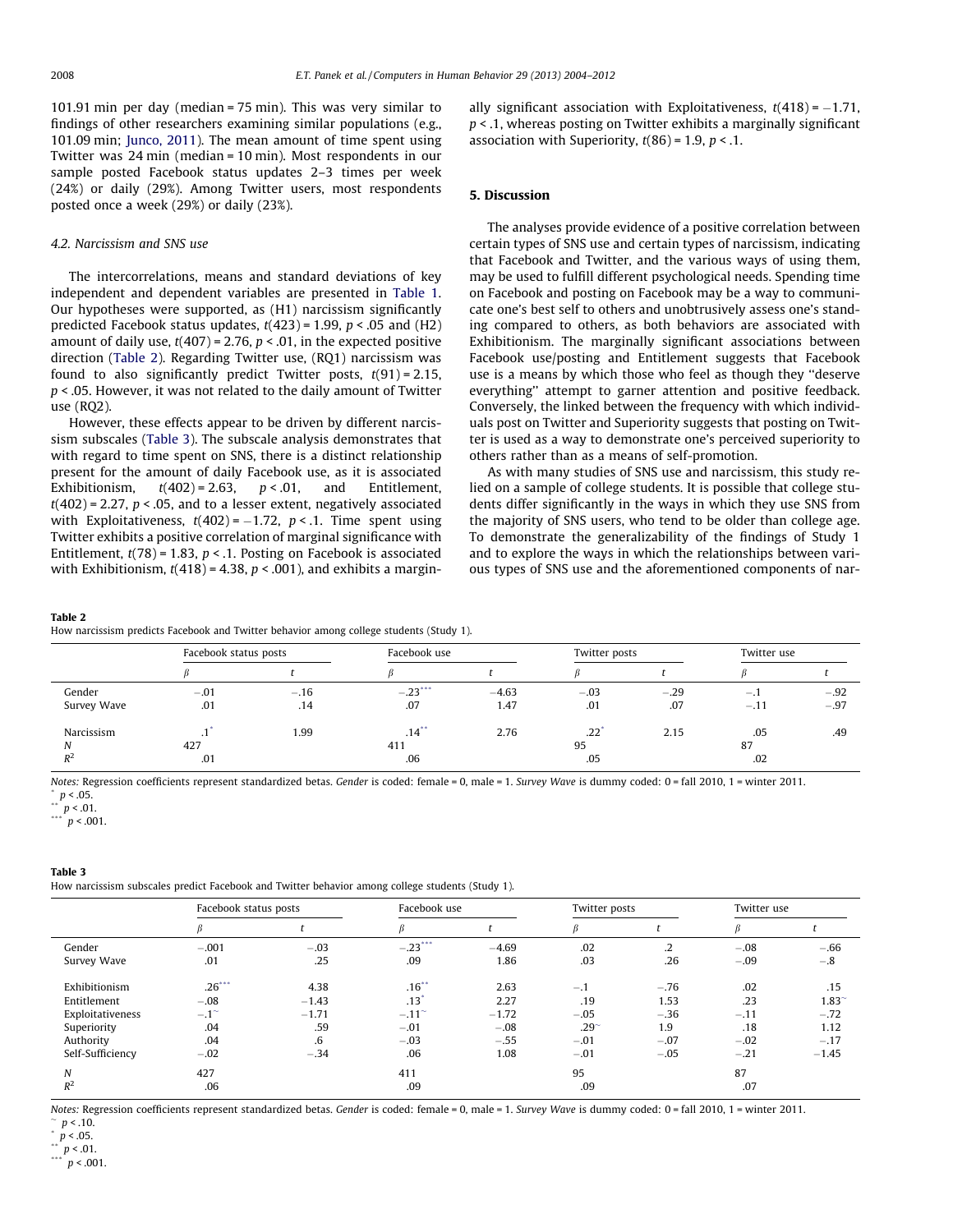cissism depend upon the age of the user, we conducted another study using a sample of adults.

## 6. Study 2 material and methods

## 6.1. Participants and procedure

Participants were 93 American adults who were recruited via MTURK (Buhrmester, Kwang, & Gosling, 2011) to complete an online survey for a small payment. The survey was programmed using Qualtrics. Participants were mostly White (79%) and female (58%), with an average age of 35.2 ( $SD = 12$ ). Nearly half of the sample (42%) had no college degree.

# 6.2. Measures

## 6.2.1. Frequency of Facebook and Twitter use

We were unable to ask identical questions as in Study 1 because this survey was part of another, unrelated, study, and there was limited time available for extraneous questions. Thus, we did not directly ask how many minutes respondents spent on Facebook and Twitter. Instead, using rating scales, participants were asked to report how many times they checked Facebook and Twitter the day before ("none", "one", "two or three", "once an hour", once every 30 min'', ''once every 10 min'', ''more than once every 10 min''). These questions are not identical to the ones in Study 1, however, they do provide a general idea of participants' relative daily Facebook and Twitter use.

## 6.2.2. Posting frequency

Participants were asked how many times they posted on Facebook and Twitter each day. They were presented with the same seven options that were used for the measure of daily Facebook and Twitter use.

# 6.2.3. Narcissism

Narcissism was measured using the forced-choice 40-item Narcissism Personality Inventory (NPI-40; Raskin & Terry, 1988). Each item of the NPI-40 pairs a narcissistic response with a non-narcissistic response (e.g., ''I always know what I'm doing'' versus ''Sometimes I am not sure of what I am doing'') and asks respondents to select the answer that best reflects themselves. Narcissistic responses were scored as 1 and non-narcissistic responses were scored as 0. The NPI-40 yields seven subscales – Exhibitionism, Entitlement, Exploitativeness, Superiority, Authority, Self-Sufficiency, and Vanity – as opposed to the NPI-16 which yields six.

| . . |  |
|-----|--|
|-----|--|

Descriptive statistics and correlations for Study 2 (adults).

Sums were then calculated to reflect an overall narcissism score  $(\alpha = .89)$  and its subscales: Exhibitionism (7 items:  $\alpha = .76$ ). Entitlement (6 items:  $\alpha$  = .63), Exploitativeness (5 items:  $\alpha$  = .60), Superiority (5 items:  $\alpha$  = .65), Authority (8 items:  $\alpha$  = .82), Self-Sufficiency (6 items:  $\alpha$  = .54), and Vanity (3 items:  $\alpha$  = .77). Inter-factor correlations ranged from  $r = .16$  between Vanity and Exploitativeness to  $r = .61$  between Superiority and Authority.

# 7. Results

The intercorrelations, means and standard deviations of key independent and dependent variables in the adult sample are presented in Table 4. We used regression analyses to examine the relationship between social network use and narcissism in a general adult sample. As in Study 1, all analyses controlled for gender. Two types of regressions were conducted. One regression examined whether the frequency of Facebook checking and posting predict narcissism and it subscales, and the other examined the predictive value of Twitter checking and posting. Results are presented in Table 5. Facebook posting frequency is positively associated with levels of narcissism, confirming H1 among an adult population. Facebook use as measured by checking frequency is not associated with overall narcissism. The positive association between Twitter posting and overall narcissism is marginally significant while there is no significant association between checking Twitter and narcissism.

Examination of the relationship between Facebook and Twitter posting behavior and the subscales of narcissism among the adult sample reveals a different pattern than that which was observed among the college student sample. Among adults, Facebook posting is associated with Vanity and exhibits a marginally significant positive association with Superiority and a marginally significant negative association with Authority. Twitter posting exhibits a marginally significant association with Vanity. Facebook checking was positively associated with Superiority and negatively associated with Authority. Facebook checking also exhibited marginally significant positive associations with Vanity and Exploitativeness. Twitter checking was positively associated with Vanity only (see Table 6).

# 8. Discussion

The results of the second study suggest that the connection between narcissism and posting behavior on Twitter and Facebook exists in the larger adult population of SNS users. Overall, the adult sample exhibits greater consistency across the narcissism sub-

|                                                                                                                                                                      |                          |                                 | 3                | 4                               | 5                                                                          | 6                                           |                                                                   | 8                                                                                                   | 9                                                                                                   | 10                                                                                     | 11                                                            | 12                                                                                                              | Mean                                                          | <b>SD</b>                                                    |
|----------------------------------------------------------------------------------------------------------------------------------------------------------------------|--------------------------|---------------------------------|------------------|---------------------------------|----------------------------------------------------------------------------|---------------------------------------------|-------------------------------------------------------------------|-----------------------------------------------------------------------------------------------------|-----------------------------------------------------------------------------------------------------|----------------------------------------------------------------------------------------|---------------------------------------------------------------|-----------------------------------------------------------------------------------------------------------------|---------------------------------------------------------------|--------------------------------------------------------------|
| 1. Checked Twitter<br>2. Posted on Twitter<br>3. Checked Facebook<br>4. Posted on Facebook<br>5. Narcissism<br>6. Authority<br>7. Self sufficiency<br>8. Superiority | $\overline{\phantom{m}}$ | .67<br>$\overline{\phantom{0}}$ | .30<br>.23'<br>- | .23<br>$.40**$<br>$.63***$<br>- | .15<br>$.27***$<br>.20 <sup>0</sup><br>$.34**$<br>$\overline{\phantom{0}}$ | .11<br>.15<br>.01<br>.12<br>$.83***$<br>$-$ | .03<br>.14<br>.16<br>$.25^{\degree}$<br>$.65***$<br>$.42***$<br>- | .09<br>$.22^{\degree}$<br>$.29$ **<br>$.32***$<br>.78<br>$.61**$<br>.48<br>$\overline{\phantom{0}}$ | .13<br>$.23^{\circ}$<br>.20 $\sim$<br>.33<br>$.76**$<br>$.51$ **<br>$.29$ <sup>**</sup><br>$.56***$ | .16<br>.20<br>.20 <sup>~</sup><br>$.26**$<br>$.67**$<br>$.50**$<br>$.40**$<br>$.39***$ | .24<br>.26<br>.25"<br>.34<br>$.50^{**}$<br>.25"<br>.26<br>.31 | .06<br>.19 <sup>°</sup><br>.02<br>.18 <sup>~</sup><br>$.70^{**}$<br>$.55$ **<br>$.35***$<br>$.45$ <sup>**</sup> | 1.35<br>1.19<br>2.86<br>1.77<br>12.06<br>3.20<br>2.38<br>1.75 | 0.92<br>0.81<br>1.67<br>1.18<br>8.07<br>2.54<br>1.59<br>1.51 |
| 9. Exhibitionism<br>10. Exploitativeness                                                                                                                             |                          |                                 |                  |                                 |                                                                            |                                             |                                                                   |                                                                                                     | $\overline{\phantom{0}}$                                                                            | $.50^{**}$<br>-                                                                        | $.53$ **<br>.16<br>$-$                                        | .46<br>.38                                                                                                      | 1.09<br>1.40                                                  | 1.61<br>1.38                                                 |
| 11. Vanity<br>12. Entitlement                                                                                                                                        |                          |                                 |                  |                                 |                                                                            |                                             |                                                                   |                                                                                                     |                                                                                                     |                                                                                        |                                                               | .24"                                                                                                            | 0.76<br>1.48                                                  | 1.08<br>1.51                                                 |
|                                                                                                                                                                      |                          |                                 |                  |                                 |                                                                            |                                             |                                                                   |                                                                                                     |                                                                                                     |                                                                                        |                                                               | $\overline{\phantom{0}}$                                                                                        |                                                               |                                                              |

Notes: Pearson Product-Moment correlations. Narcissism is NPI-40 total.

 $\degree$  p < .10.

 $p < .05$ .

 $p < .10.$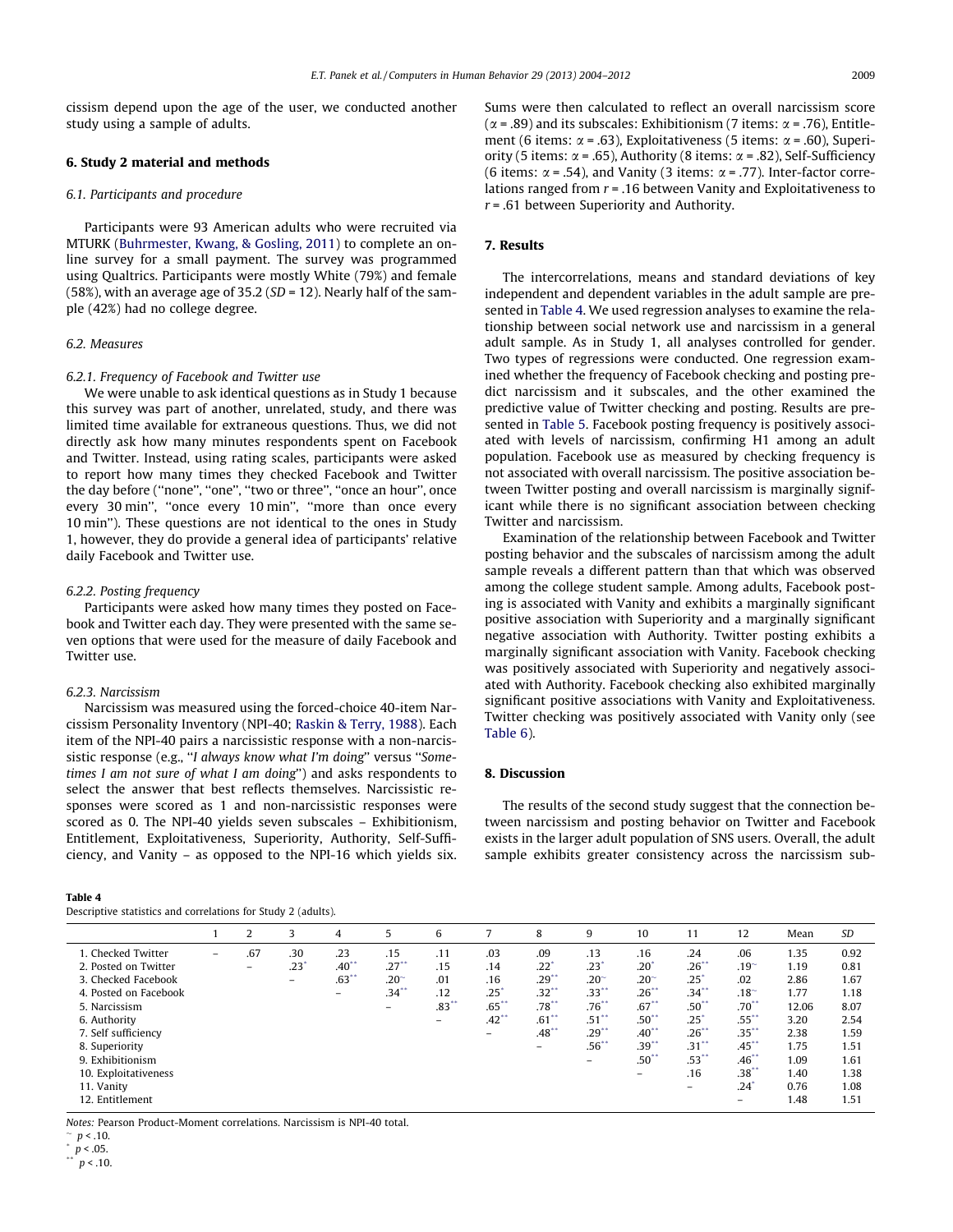#### Table 5

| How narcissism predicts Facebook and Twitter behavior among adults (Study 2). |
|-------------------------------------------------------------------------------|
|-------------------------------------------------------------------------------|

|                      | Facebook posting |        |           | Facebook checking |             | Twitter posting | Twitter checking |      |  |
|----------------------|------------------|--------|-----------|-------------------|-------------|-----------------|------------------|------|--|
|                      |                  |        |           |                   |             |                 |                  |      |  |
| Gender               | $-1$             | $-.97$ | $-.14$    | $-1.33$           | .05         | .47             | .13              | .12  |  |
| Narcissism           | $.35***$         | 3.46   | $.22^{*}$ | 2.06              | $.26^\circ$ | 2.45            | .16              | כ. ו |  |
| D <sub>2</sub><br>л. | 92<br>.12        |        | 92<br>.06 |                   | 92<br>.07   |                 | 92<br>.03        |      |  |

Notes: Regression coefficients represent standardized betas. Gender is coded: female = 0, male = 1.

 $\degree p$  < .10.

 $\sum_{n=1}^{n} p < .05$ .

 $p < .01$ .

#### Table 6

How narcissism subscales predict Facebook and Twitter behavior among adults (Study 2).

|                  | Facebook posting |               | Facebook checking   |         | Twitter posting  |        | Twitter checking |        |
|------------------|------------------|---------------|---------------------|---------|------------------|--------|------------------|--------|
|                  |                  |               |                     |         |                  |        |                  |        |
| Gender           | $-.05$           | $-.44$        | $-.04$              | $-.36$  | .07              | .58    | .01              | .09    |
| Exhibitionism    | .07              | .49           | $-.06$              | $-.37$  | $-.03$           | $-.2$  | $-.11$           | $-.7$  |
| Entitlement      | .05              | $\mathcal{A}$ | $-.10$              | $-.8$   | .07              | .52    | $-.03$           | $-.2$  |
| Exploitativeness | .19              | 1.52          | .23 <sup>~</sup>    | 1.82    | .15              | 1.12   | .20              | 1.52   |
| Superiority      | .23 <sup>~</sup> | 1.62          | $.41$ <sup>**</sup> | 2.81    | .15              |        | .02              | .11    |
| Authority        | $-.26^\sim$      | $-1.85$       | $-.30'$             | $-2.11$ | $-.10$           | $-.64$ | .03              | .21    |
| Self-Sufficiency | .07              | .59           | $-.02$              | $-.18$  | $-.03$           | $-.24$ | $-.09$           | $-.69$ |
| Vanity           | $.24^{\degree}$  | 2.04          | $.22^{\sim}$        | 1.83    | .22 <sup>~</sup> | 1.77   | $.29^{\degree}$  | 2.28   |
| N                | 92               |               | 92                  |         | 92               |        | 92               |        |
| $R^2$            | .22              |               | ے.                  |         | .16              |        | .09              |        |

Notes: Regression coefficients represent standardized betas. Gender is coded: female = 0, male = 1.

 $\int_{*}^{\infty} p < .10.$ 

 $p < .05$ .

 $\sqrt[p*]{p}$  < .01.

scales than the college student sample. These findings can help us to better understand the differences between the two SNS applications with regards to their use to achieve the goals of college students and adults who are high in narcissism.

Differences in associations between the subscales and SNS posting behavior in the student and adult samples suggest that there is more to be learned about the connections between SNS and various types of narcissism by sampling non-college students. For adults high in narcissism, social media seems to be used primarily as a means of intensely focusing on one's own appearance. Adults' use of Facebook, in particular, suggests that Facebook is of less use to particular kinds of narcissists: narcissists who consider themselves to be leaders. For adults who are high in narcissism, Facebook appears to be more useful as a means of conveying one's superiority, while Twitter appears to serve this same function for college students who are high in narcissism. Future work should not assume that college students who score high in particular types of narcissism and their adult counterparts use SNS in precisely the same way to boost their egos and control others' perceptions of them.

# 9. General discussion

Our goals were to examine the relationship between narcissism and SNS use by differentiating between types of SNS, ways of measuring use, and types of narcissism. Results from these two studies show some differences in the ways that those scoring high on narcissism behave across sites, suggesting that researchers interested in the relationship of narcissism to SNS use should differentiate between Twitter and Facebook use. Twitter appears to be used by college students who are high in narcissism as a kind of technologically augmented megaphone: a means of amplifying one's own perceived superiority to others. Evidence from Study 2 suggests that adults seeking to convey this sense of superiority turn to Facebook instead of Twitter. Facebook's use by both college students and adults who are high in narcissism is more analogous to the use of a technologically enhanced mirror, reflecting a pre-occupation with one's own image, others' reactions to this image, and a desire to update the image as frequently as possible. Together, findings from the two studies indicate that affordances of these two SNS alone do not determine their utility to all users, but that individual factors such as age and personality type play a role in determining individuals' SNS use behaviors. Regarding the discrepancies among past studies of these relationships, our results agree with work finding narcissism to be positively related to the frequency of posts (Ong et al., 2011). Facebook status updates and Twitter posts increased as narcissism rose.

Facebook posting frequency was also linked to higher levels of Exhibitionism in college students but not in adults. This is inconsistent with previous findings (Carpenter, 2012) in which heavy Facebook users scored high in the ''Grandiose Exhibitionism'' aspect of narcissism. Though Carpenter operationalizes Facebook use in a different way than we do, our use of two different measures of Facebook use – posting and frequency of use – provides robust evidence that the relationship between Exhibitionism and Facebook use is not the same across age groups. Carpenter's sample had a lower mean age (23.3) than the mean age of the adult sample used in our second study (35.2). This discrepancy suggests that we should qualify the assumption that narcissists post on Facebook as a means of self-promotion and showing off by indicating that such a relationship has only been demonstrated in college or young-adult populations.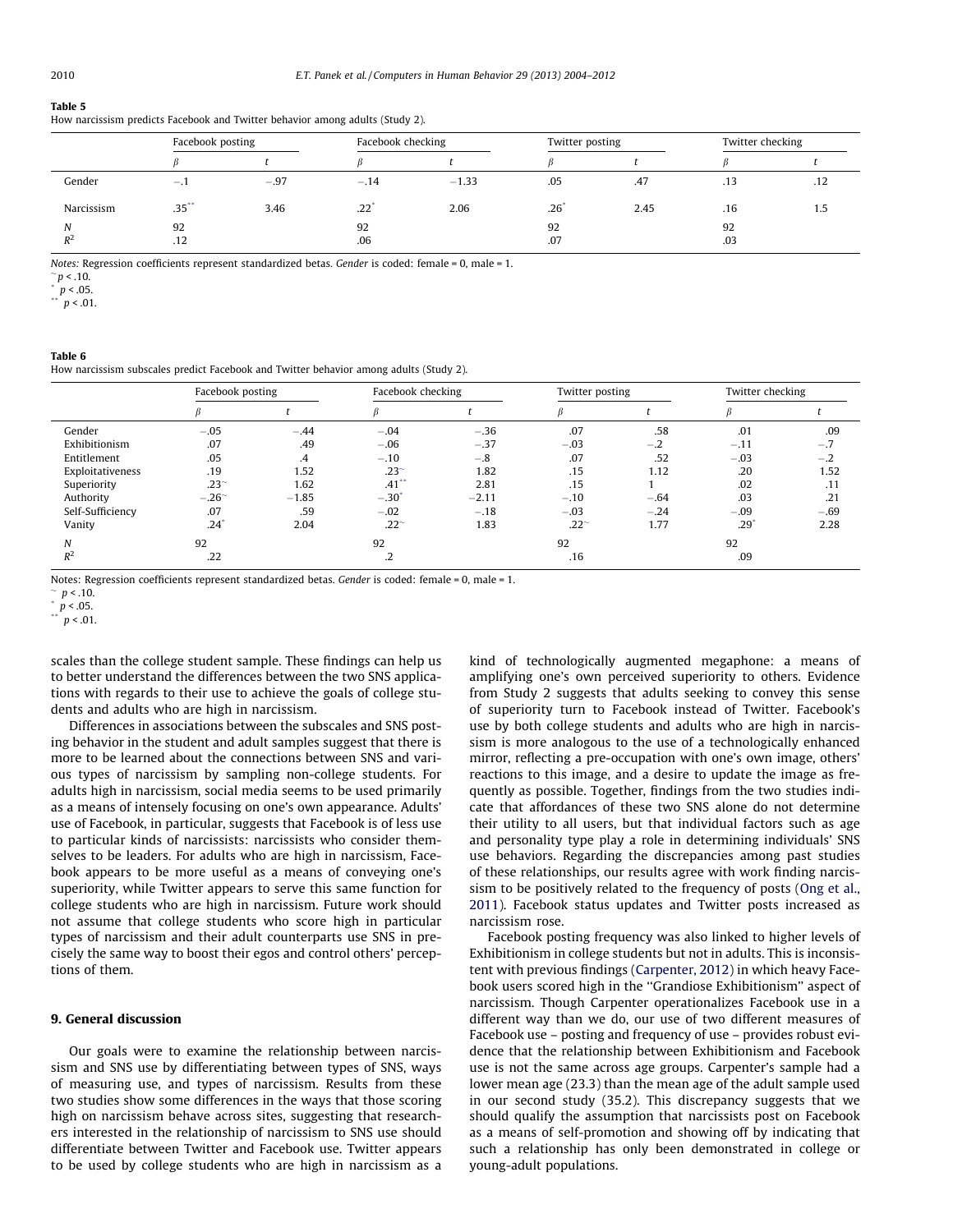Though both Twitter and Facebook posting correlated with narcissism, the amount of daily SNS use differed in its relationship to narcissism among college students. More narcissistic Facebook users in this sample spend more time on the site, while narcissism has no relationship with time spent on Twitter. The discrepancy between posting and amount of use across sites is important. It implies that there are Twitter users who spend considerable time on the site yet are not using it to promote themselves but rather, could be using it to gather information, as suggested by Hargittai and Litt (2011). This may also explain why Twitter users and non-users do not differ in their levels of narcissism. The reasons that people use Twitter are therefore important and further research in this area is clearly needed.

Although Facebook has more avenues for feedback and interaction, which are ultimately what those scoring high on narcissism use to confirm their self-centered adoration (Bergman et al., 2011; Campbell et al., 2002), the difference in the audiences associated with Facebook and Twitter might explain why increased posting on Twitter appeals to them. Facebook users tend to 'friend' people they know in real life, whereas Twitter 'followers' often belong to a more general public. While this difference does not hold true for all Facebook and Twitter users because one can set a preferred level of privacy for both sites, the default settings of each site create a set of norms that influence the size and type of a user's audience. The potential for a larger, less familiar audience could motivate more narcissistic users to post more frequently on Twitter.

## 9.1. Strengths, limitations, and conclusion

Two strengths of these studies are that we examine Facebook and Twitter behaviors separately, and do so across two different populations, whereas many studies collapse across different types of social networking sites, and rely on college student samples. However, several limitations should be mentioned. First, the nature of self-report measures of SNS use, like all self-report measures of media use, are subject to memory errors (e.g., over-estimating or underestimating total amounts of use). Confirmatory analyses should use real-time measures of use, such as diary methods of recording activities throughout the day.

Second, we do not take into account the content of SNS users' posts. It is expected that greater frequency of posts related to one's own accomplishments, thoughts, or feelings would be indicative of narcissism while posts related to news events would not. Assessing the content of SNS posts presents technical and privacy-related challenges for communications researchers. However, studies that take into account the content of SNS users' posts are not without precedent (e.g., Carr, Schrock, & Dauterman, 2012; Zhao, Grasmuck, & Martin, 2008). Researchers of the connection between posting behavior on SNS and narcissism should make an effort to take post contents into account in future analyses.

The overall fits of our regression models are comparable to those of other studies on narcissism and Facebook behavior. In models in which narcissism or its subscales had a statistically significant relationship with Facebook behavior, the  $R^2$  value ranged from .04 to .18 in Carpenter (2012) and was .09 in Ong et al. (2011). In the current study, the  $R^2$  values of models with statistically significant relationships ranged from .01 to .22. It should also be acknowledged that the low reliability of several subscales (e.g., Self-Sufficiency in Study 1,  $\alpha$  = .36) may have attenuated observed associations between narcissism subscales and SNS use. Further refinement of the subscale measurements may improve reliability and, in turn, improve our ability to accurately assess these associations.

Finally, given the correlational nature of the study design, we cannot determine whether narcissism leads to increased SNS use, whether SNS use promotes narcissism, or whether some third variable (other than gender) best explains the relationship. Future studies of the psychological determinants of SNS use should continue to distinguish between the various kinds of sites by identifying the absence or presence of various characteristics, such as the extent to which posts are intended for public or semi-public audiences (Boyd & Ellison, 2007). Furthermore, attention should be paid to the different ways in which SNS use is assessed, as past studies differ considerably in how time spent, activity, and reasons for use are measured. Finally, we recommend that future studies use experimental methods to examine the extent to which certain SNS behaviors can activate a narcissistic self-focus within individuals (Freeman & Twenge, 2010). Understanding the consequences of such methodological differences can help us to develop a clearer understanding of whether or not certain kinds of SNS use are associated with various psychological characteristics, and why those associations exist. As the number and diversity of SNS continue to grow, it is essential that theorists and researchers seeking to understand the psychological antecedents and consequences of their use begin to parse differences in affordances and uses of the sites. These studies represent a first step in this important process.

#### Disclosure statement

No competing financial interests exist.

# Acknowledgment

We are grateful for helpful comments from S.Mo Jang. and would like to thank him for his invaluable feedback on an earlier version of this article.

## References

- Ackerman, R. A., Witt, E. A., Donnellan, M. B., Trzesniewski, K. H., Robins, R. W., & Kashy, D. A. (2011). What does the Narcissistic Personality Inventory really measure? Assessment, 18, 67–87.
- Ames, D. R., Rose, P., & Anderson, C. P. (2006). The NPI-16 as a short measure of narcissism. Journal of Research in Personality, 40, 440–450.
- Bergman, S. M., Fearrington, M. E., Davenport, S. W., & Bergman, J. Z. (2011). Millennials, narcissism, and social networking: What narcissists do on social networking sites and why. Personality and Individual Differences, 50, 706–711.
- Boyd, D. M., & Ellison, N. B. (2007). Social network sites: Definition, history, and scholarship. Journal of Computer-Mediated Communication, 13, 210–230.
- Buffardi, L. E., & Campbell, W. K. (2008). Narcissism and social networking web sites. Personality and Social Psychology Bulletin, 34, 1303–1314.
- Buhrmester, M., Kwang, T., & Gosling, S. D. (2011). Amazon's mechanical turk. Perspectives on Psychological Science, 6(1), 3–5.
- Bushman, B. J., & Baumeister, R. F. (2002). Does self-love or self-hate lead to violence? Journal of Research in Personality, 36, 543–545.
- Campbell, W. K. (1999). Narcissism and romantic attraction. Journal of Personality and Social Psychology, 77, 1254–1270.
- Campbell, W. K., Bush, C. P., Brunell, A. B., & Shelton, J. (2005). Understanding the social costs of narcissism: The case of the tragedy of the commons. Personality and Social Psychology Bulletin, 31(10), 1358–1368.
- Campbell, W. K., & Foster, C. A. (2002). Narcissism and commitment in romantic relationships: An investment model analysis. Personality and Social Psychology Bulletin, 28, 484–495.
- Campbell, W. K., Rudich, E. A., & Sedikides, C. (2002). Narcissism, self-esteem, and the positivity of self-views: Two portraits of self-love. Personality and Social Psychology Bulletin, 28, 358–368.
- Carpenter, C. J. (2012). Narcissism on Facebook: Self-promotional and anti-social behavior. Personality and Individual Differences, 52, 482–486.
- Carr, C. T., Schrock, D. B., & Dauterman, P. (2012). Speech acts within Facebook status messages. Journal of Language and Social Psychology, 31(2), 176–196.
- Chen, G. M. (2010). Tweet this: A uses and gratifications perspective on how active Twitter use gratifies a need to connect with others. Computers in Human Behavior, 27, 755–762.
- Comscore (2011). It's a social world: Top 10 need-to-knows about social networking and where it's headed. <http://www.comscore.com/ <http://www.comscore.com/ it\_is\_a\_social\_world>.
- DeWall, C. N., Buffardi, L. E., Bonser, I., & Campbell, W. K. (2011). Narcissism and implicit attention seeking: Evidence from linguistic analyses of social